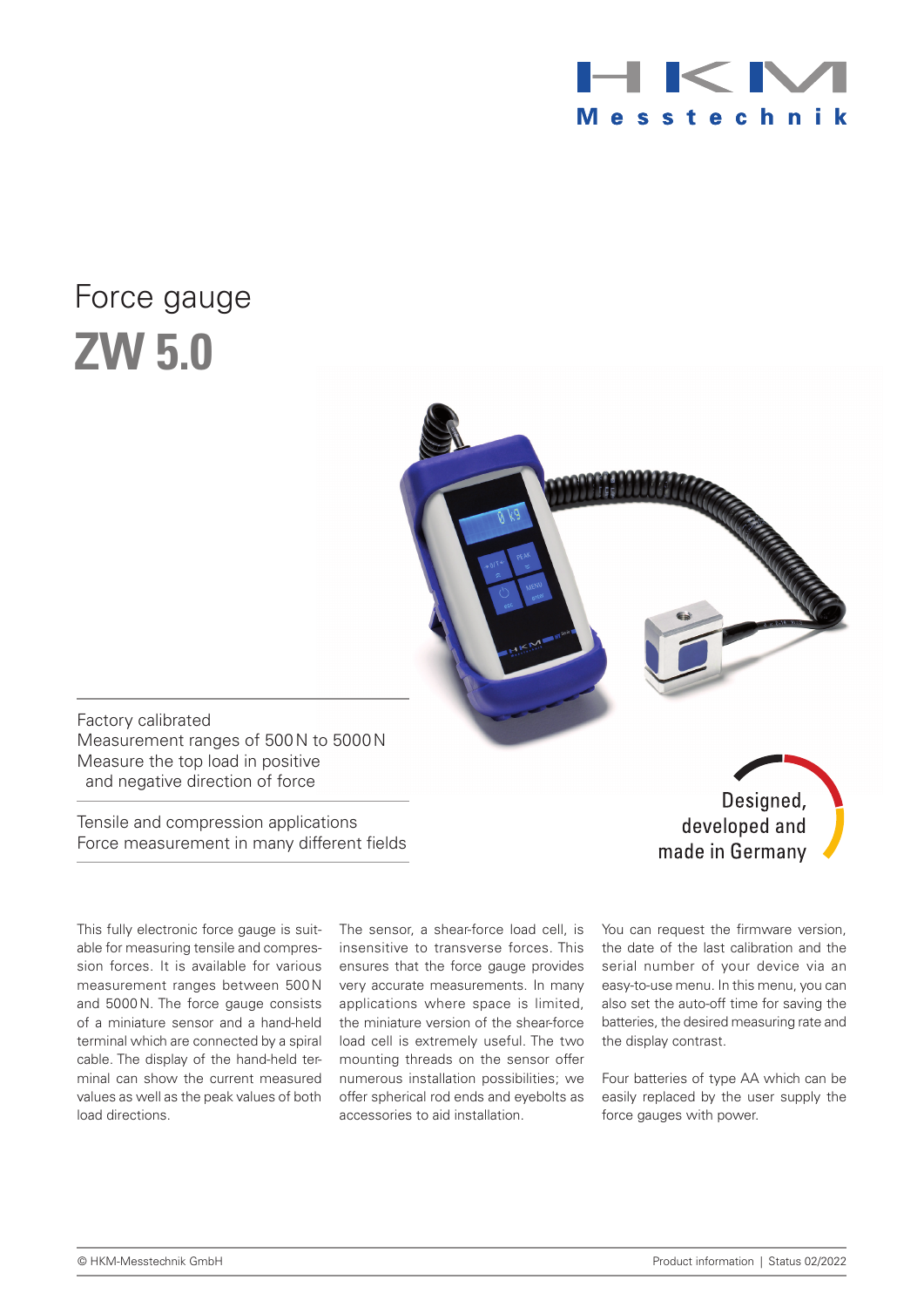

## Technical data

| Type                                    | ZW 5.0 / 500 N                                                            | ZW 5.0 / 1000 N | ZW 5.0 / 2000 N | ZW 5.0 / 3000 N | ZW 5.0 / 5000 N |
|-----------------------------------------|---------------------------------------------------------------------------|-----------------|-----------------|-----------------|-----------------|
| Nominal load [N]                        | 500                                                                       | 1000            | 2000            | 3000            | 5000            |
| Overload                                | 1.2 x nominal load                                                        |                 |                 |                 |                 |
| Display                                 | 12 digits, 2 lines                                                        |                 |                 |                 |                 |
| Sensitivity/display increments* [N]     | 0.1                                                                       |                 |                 | 1               | $\mathbf{1}$    |
| Accuracy                                | ±0.25% f.s. ** (under tension or compression)                             |                 |                 |                 |                 |
| Operating temperature                   | $0^{\circ}$ C to +50 $^{\circ}$ C                                         |                 |                 |                 |                 |
| Storage temperature                     | $-20^{\circ}$ C to +70 $^{\circ}$ C                                       |                 |                 |                 |                 |
| Measuring rate                          | configurable: 10, 20 or 100 Hz                                            |                 |                 |                 |                 |
| Power supply                            | 4 x battery type AA                                                       |                 |                 |                 |                 |
| Operating time                          | >8h continuous operation                                                  |                 |                 |                 |                 |
| Auto off time                           | configurable: 8, 30, 60 min / off                                         |                 |                 |                 |                 |
| Dimensions of the transducer [mm]       | L 40 x W 20 x H 40                                                        |                 |                 |                 |                 |
| Mounting thread                         | $2 \times M8$                                                             |                 | $2 \times M10$  |                 |                 |
| Hand terminal's dimensions [mm]         | L 145 x W 78 x H 44                                                       |                 |                 |                 |                 |
| Material of the transducer              | Alu                                                                       |                 |                 | Steel           |                 |
| Housing of the hand terminal            | ABS                                                                       |                 |                 |                 |                 |
| Total weight (without accessoires) [kg] | 0.5                                                                       |                 |                 | 0.6             |                 |
| Cable                                   | Unitronic LiYD11Y, 4 x 0.14 mm <sup>2</sup> , length 0.5 m (extended 4 m) |                 |                 |                 |                 |
| Protection class of the transducer      | IP 67                                                                     |                 |                 |                 |                 |
| Protection class of the hand terminal   | <b>IP 40</b>                                                              |                 |                 |                 |                 |
| * other sensitivities on request        |                                                                           |                 |                 |                 |                 |
| ** $f.s. = full scale value$            |                                                                           |                 |                 |                 |                 |

#### Calibration

- » Factory calibrated
- » Under tension and/or compression
- » Display in N
- » Optional: ISO or DAkkS calibration

### Options

» Mechanical overload protection for compression loads